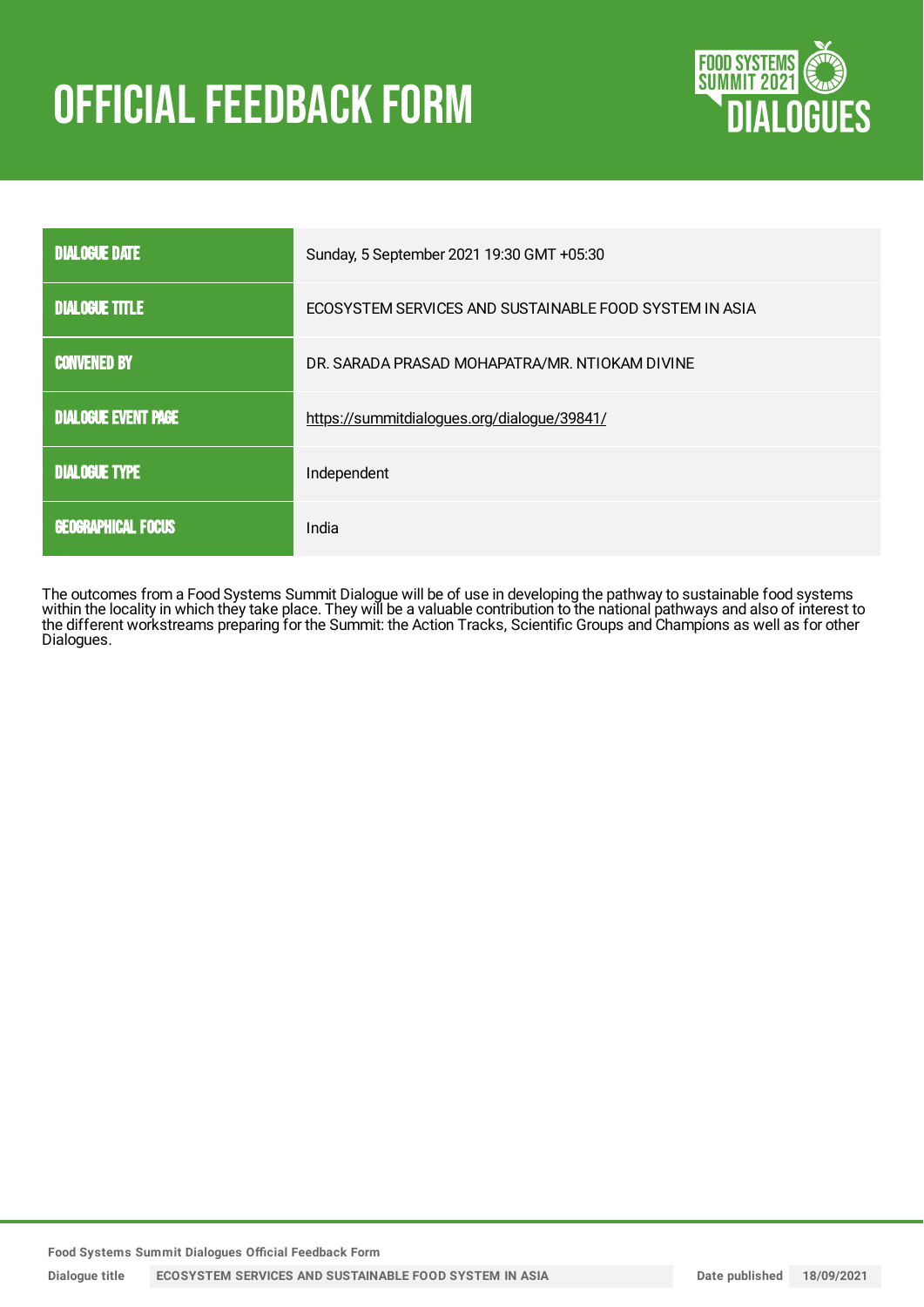## 1.PARTICIPATION

**TOTAL NUMBER OF PARTICIPANTS** PARTICIPATION BY AGE RANGE 15 0-18 43 19-30 57 31-50 9 51-65 66-80 80+ PARTICIPATION BY GENDER 79 Male 45 Female Prefer not to say or Other NUMBER OF PARTICIPANTS IN EACH SECTOR 10 Agriculture/crops 36 Education 2 Health care Fish and aquaculture **5** Communication **Communication** Nutrition Livestock **4 Food processing 1 National or local government** Agro-forestry **7** Food retail, markets Utilities 59 Environment and ecology **Food industry** Food industry **Industrial** Trade and commerce **Financial Services** Changes Other

### NUMBER OF PARTICIPANTS FROM EACH STAKEHOLDER GROUP

|             | Small/medium enterprise/artisan             |    | Workers and trade union                     |
|-------------|---------------------------------------------|----|---------------------------------------------|
|             | Large national business                     |    | Member of Parliament                        |
|             | Multi-national corporation                  | 5  | Local authority                             |
| $5^{\circ}$ | Small-scale farmer                          | 1  | Government and national institution         |
|             | Medium-scale farmer                         |    | Regional economic community                 |
| 4           | Large-scale farmer                          |    | <b>United Nations</b>                       |
| 4           | Local Non-Governmental Organization         |    | International financial institution         |
|             | International Non-Governmental Organization |    | Private Foundation / Partnership / Alliance |
| 27          | Indigenous People                           | 13 | Consumer group                              |
| 65          | Science and academia                        |    | Other                                       |

**Food Systems Summit Dialogues Official Feedback Form**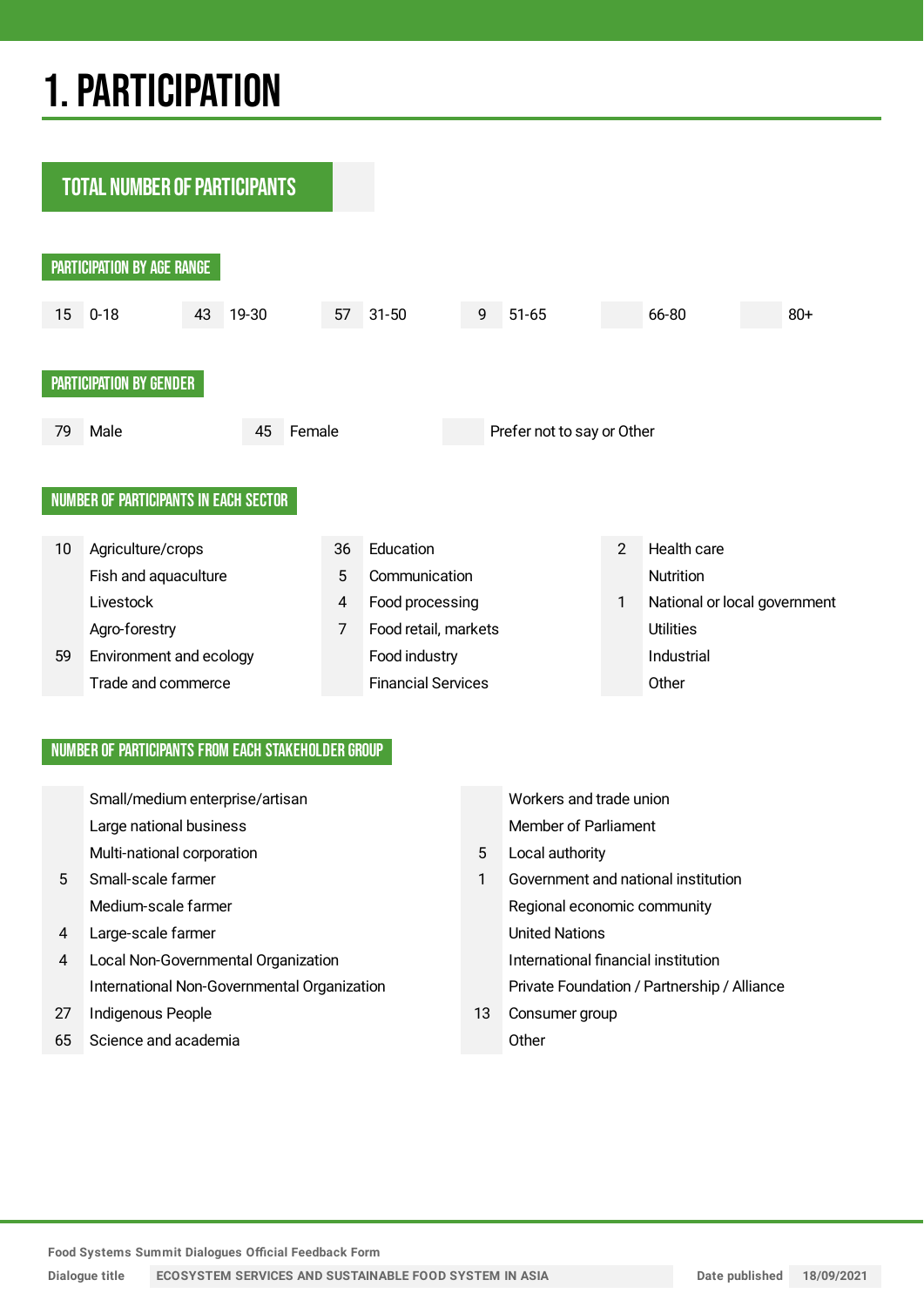## 2. PRINCIPLES OF ENGAGEMENT

### HOW DID YOU ORGANIZE THE DIALOGUE SO THAT THE PRINCIPLES WERE INCORPORATED, REINFORCED AND ENHANCED?

The basic principle of this dialogue is to find out the best possible methods of ecosystem services for food security in Asian region. As the conditions are equal and equivalent with countries like Africa, invited speakers from Guatemala , Kenya, Nepal, Bangladesh, Bhutan share their valuable research and practical experiences related to ecosystem services.

### HOW DID YOUR DIALOGUE REFLECT SPECIFIC ASPECTS OF THE PRINCIPLES?

This dialogue specifically focus on the holistic exploitation of ecosystem services for sustainable agroecosystem.

## DO YOU HAVE ADVICE FOR OTHER DIALOGUE CONVENORS ABOUT APPRECIATING THE PRINCIPLES OF ENGAGEMENT?

I can suggest to other dialogue conveners to involve various topics related to scientific innovation and research so that it can be available as a knowledge base for all across the Globe.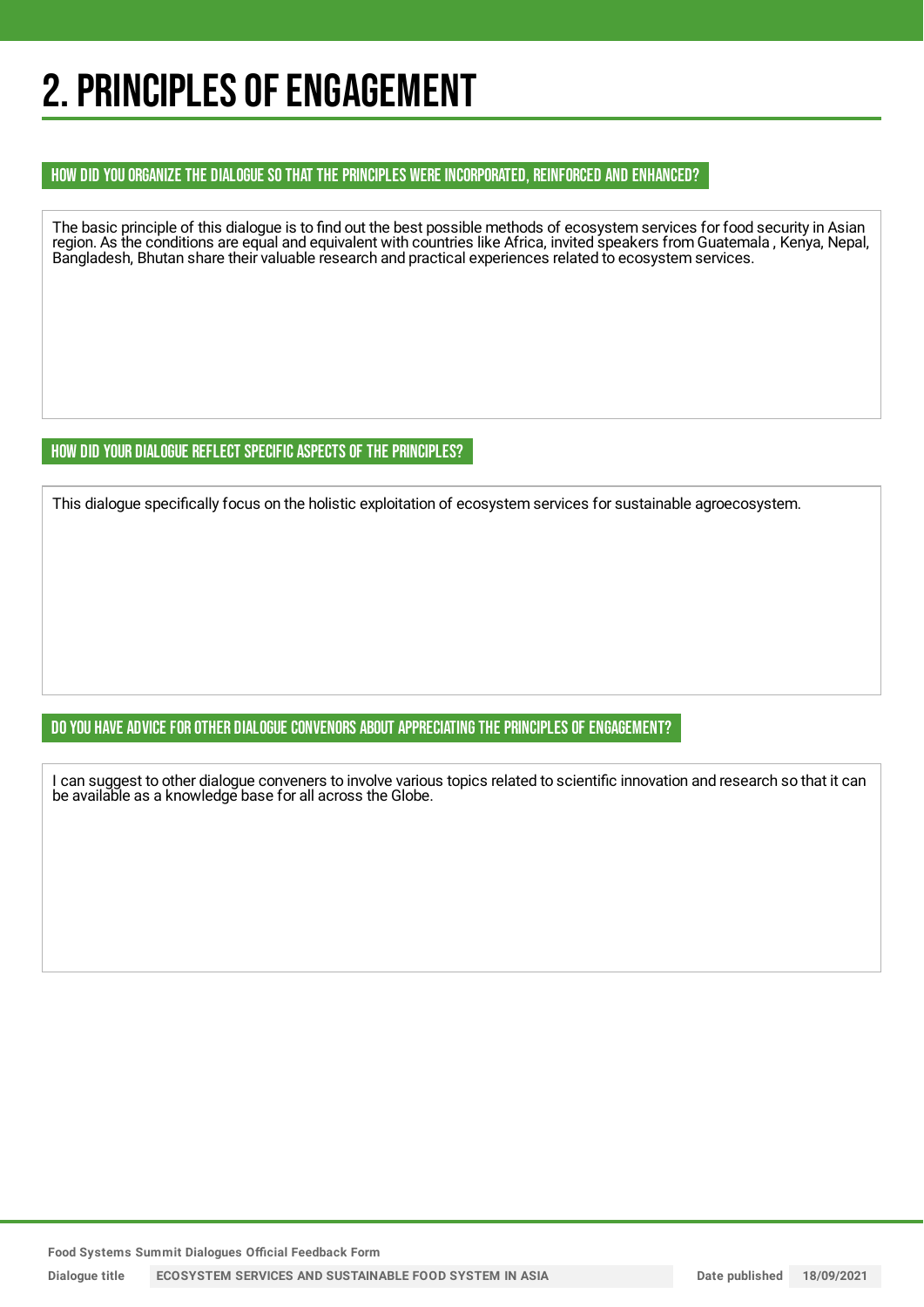## 3. METHOD

The outcomes of a Dialogue are influenced by the method that is used.

DID YOU USE THE SAME METHOD AS RECOMMENDED BY THE CONVENORS REFERENCE MANUAL?

✓ **Yes No**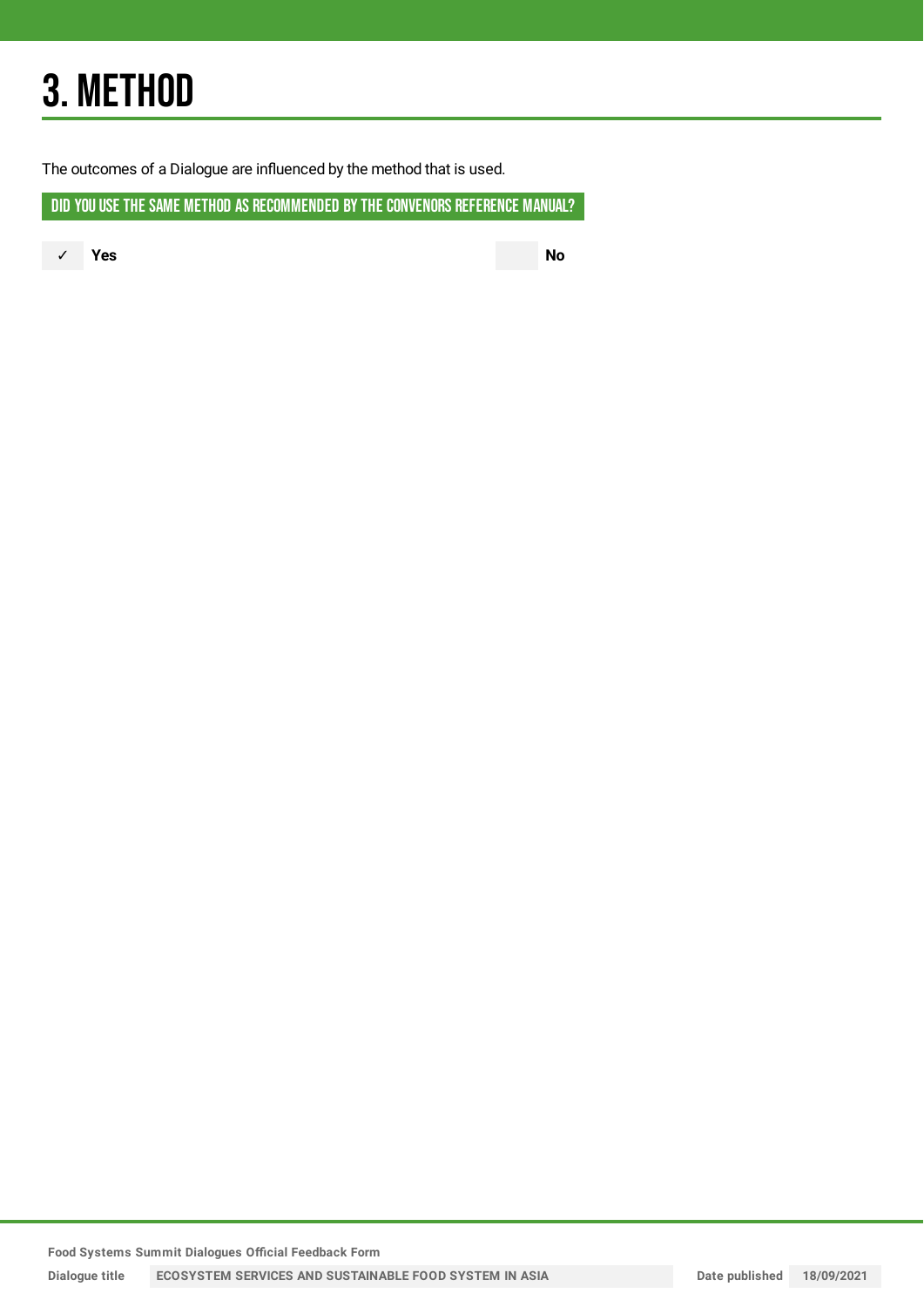## 4. DIALOGUE FOCUS & OUTCOMES

## MAJOR FOCUS

- The major focus of the dialogue is to
- 1. invite resource persons from various Asian countries like Nepal, Bhutan, Cambodia, Bangladesh, India so that true outcome can be accessed.
- 2. Scientific exploration about modern research on Ecosystem Services by statistical means
- 3. To know various nature based solutions utilized in various countries for the Food security
- 4. How to exploit holistically the various Ecosystem services/Nature based solutions

### ACTION TRACKS

## **KEYWORDS**

- ✓ Action Track 1: Ensure access to safe and nutritious food for all
- ✓ Action Track 2: Shift to sustainable consumption patterns
- ✓ Action Track 3: Boost nature-positive production
- ✓ Action Track 4: Advance equitable livelihoods

Action Track 5: Build resilience to vulnerabilities, shocks and stress

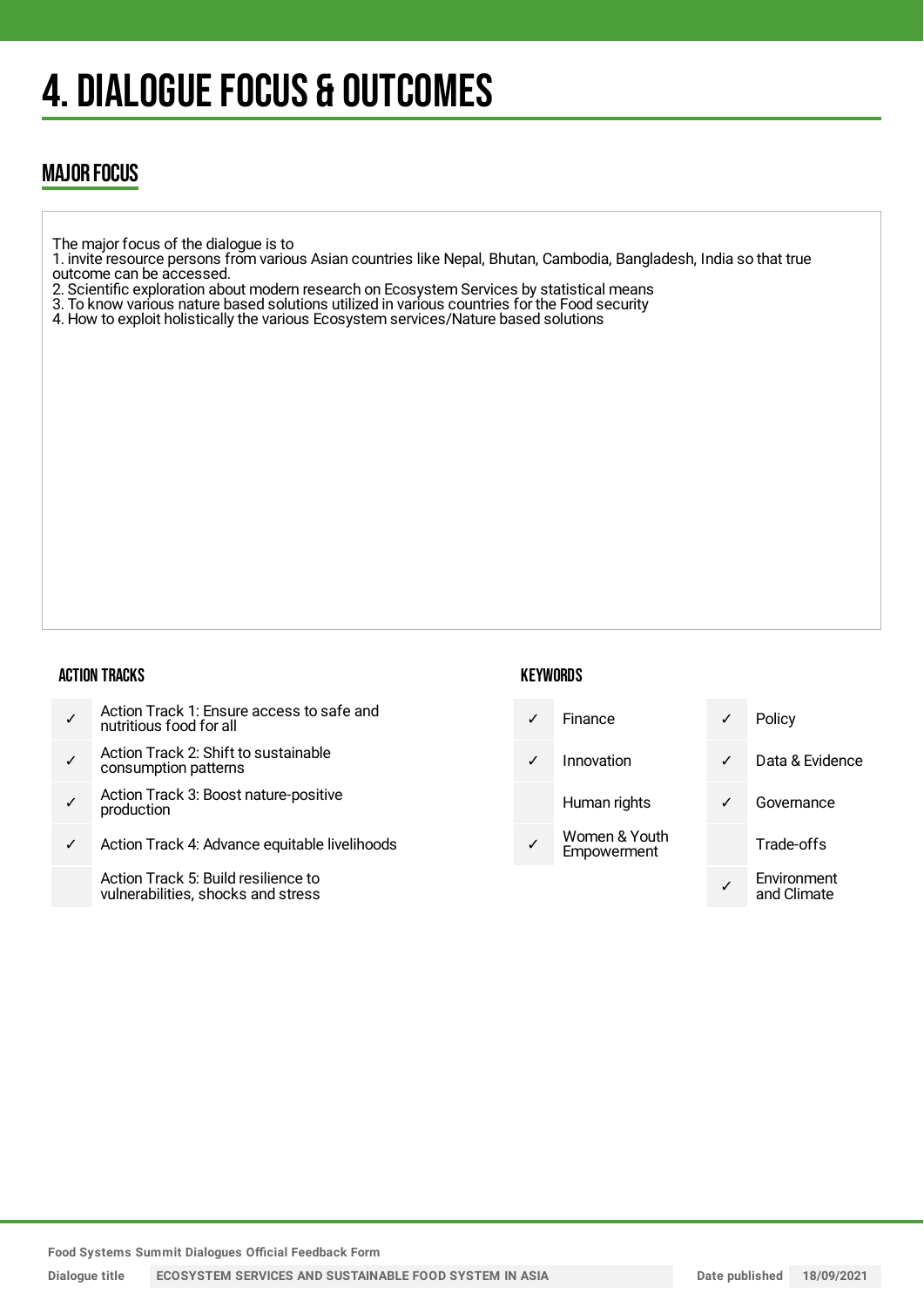## MAIN FINDINGS

The key fidings are

1. Promotion of Ecosystem Services

2. Involvement of Academia/Students/Research/Scientific communities in the awareness process about nature based solutions

- 3. Promotion of Organic farming and sustainable waste management
- 4. Identification of major ecosystem services provided by indigenous tribal agroecosystem
- 5. Preservation of indigenous practices for sustainable agriculture.

#### ACTION TRACKS

|  | Action Track 1: Ensure access to safe and<br>nutritious food for all |
|--|----------------------------------------------------------------------|
|--|----------------------------------------------------------------------|

- ✓ Action Track 2: Shift to sustainable consumption patterns
- ✓ Action Track 3: Boost nature-positive production

Action Track 4: Advance equitable livelihoods

✓ Action Track 5: Build resilience to vulnerabilities, shocks and stress

**KEYWORDS** 

| Finance                      |   | Policy                     |
|------------------------------|---|----------------------------|
| Innovation                   | ✓ | Data & Evidence            |
| Human rights                 |   | Governance                 |
| Women & Youth<br>Empowerment |   | Trade-offs                 |
|                              |   | Environment<br>and Climate |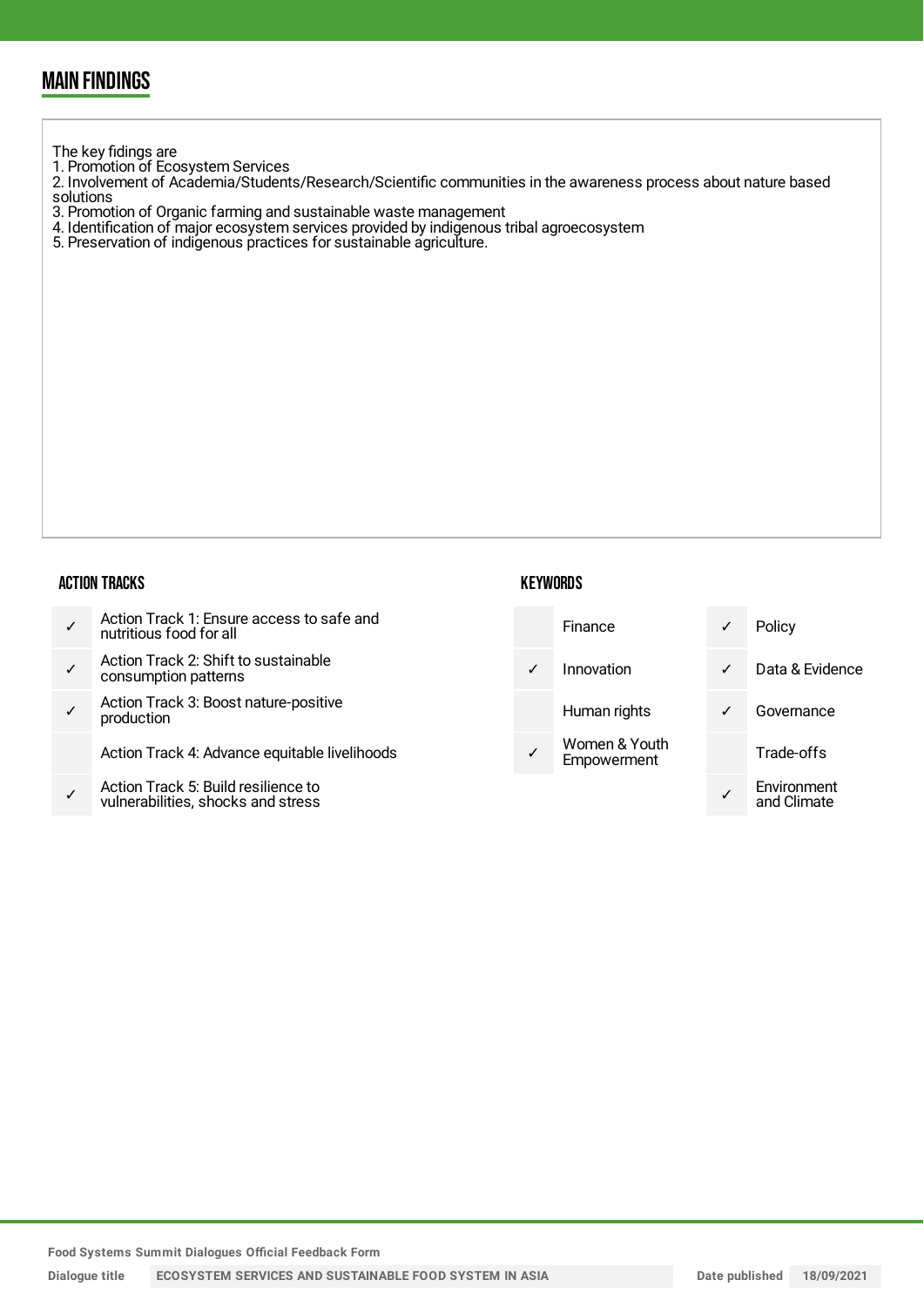## OUTCOMESFOR EACH DISCUSSION TOPIC

The main outcome of the discussion is to aware all sectors starting from individual, women, youth about nature based solutions through ecosystem services.

#### ACTION TRACKS

- ✓ Action Track 2: Shift to sustainable consumption patterns
- ✓ Action Track 3: Boost nature-positive production
- ✓ Action Track 4: Advance equitable livelihoods
- ✓ Action Track 5: Build resilience to vulnerabilities, shocks and stress

### **KEYWORDS**

|  | Finance                      | Policy                     |
|--|------------------------------|----------------------------|
|  | Innovation                   | Data & Evidence            |
|  | Human rights                 | Governance                 |
|  | Women & Youth<br>Empowerment | Trade-offs                 |
|  |                              | Environment<br>and Climata |

**Dialogue title ECOSYSTEM SERVICES AND SUSTAINABLE FOOD SYSTEM IN ASIA Date published 18/09/2021**

and Climate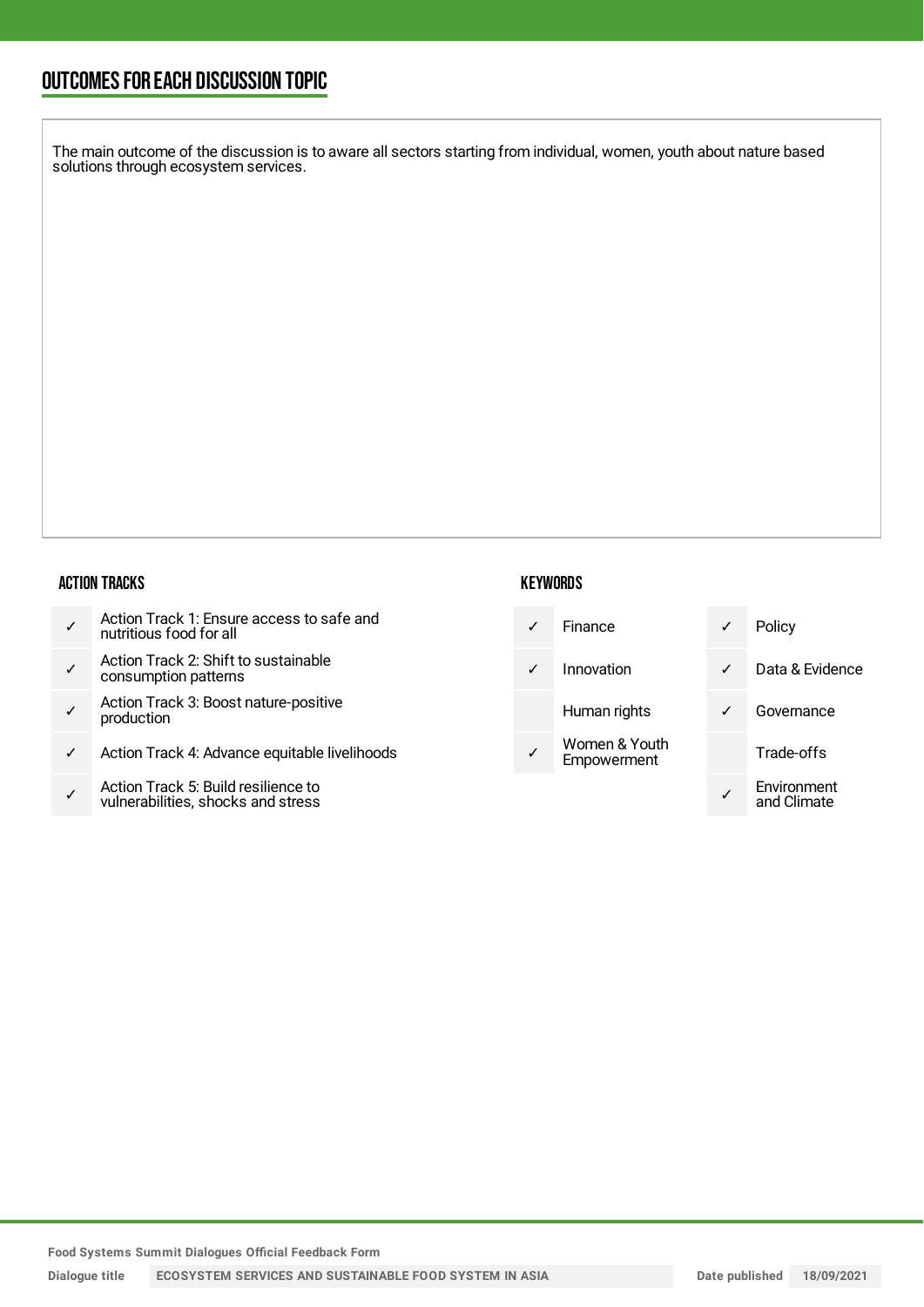## AREAS OF DIVERGENCE

Participants and panelists are not agreed on the issue related to various Government policies on subsidy as according to them by giving subsidy in chemical fertilizers, farmers are not interested to Organic fertilizers as they get chemical easily which is not good for sustainable agriculture.

#### ACTION TRACKS

| nutritious food for all | Action Track 1: Ensure access to safe and |
|-------------------------|-------------------------------------------|
|-------------------------|-------------------------------------------|

- ✓ Action Track 2: Shift to sustainable consumption patterns
- ✓ Action Track 3: Boost nature-positive production
- ✓ Action Track 4: Advance equitable livelihoods

Action Track 5: Build resilience to vulnerabilities, shocks and stress

### **KEYWORDS**

| Finance                      |   | Policy                     |
|------------------------------|---|----------------------------|
| Innovation                   | ✓ | Data & Evidence            |
| Human rights                 |   | Governance                 |
| Women & Youth<br>Empowerment |   | Trade-offs                 |
|                              |   | Environment<br>and Climate |